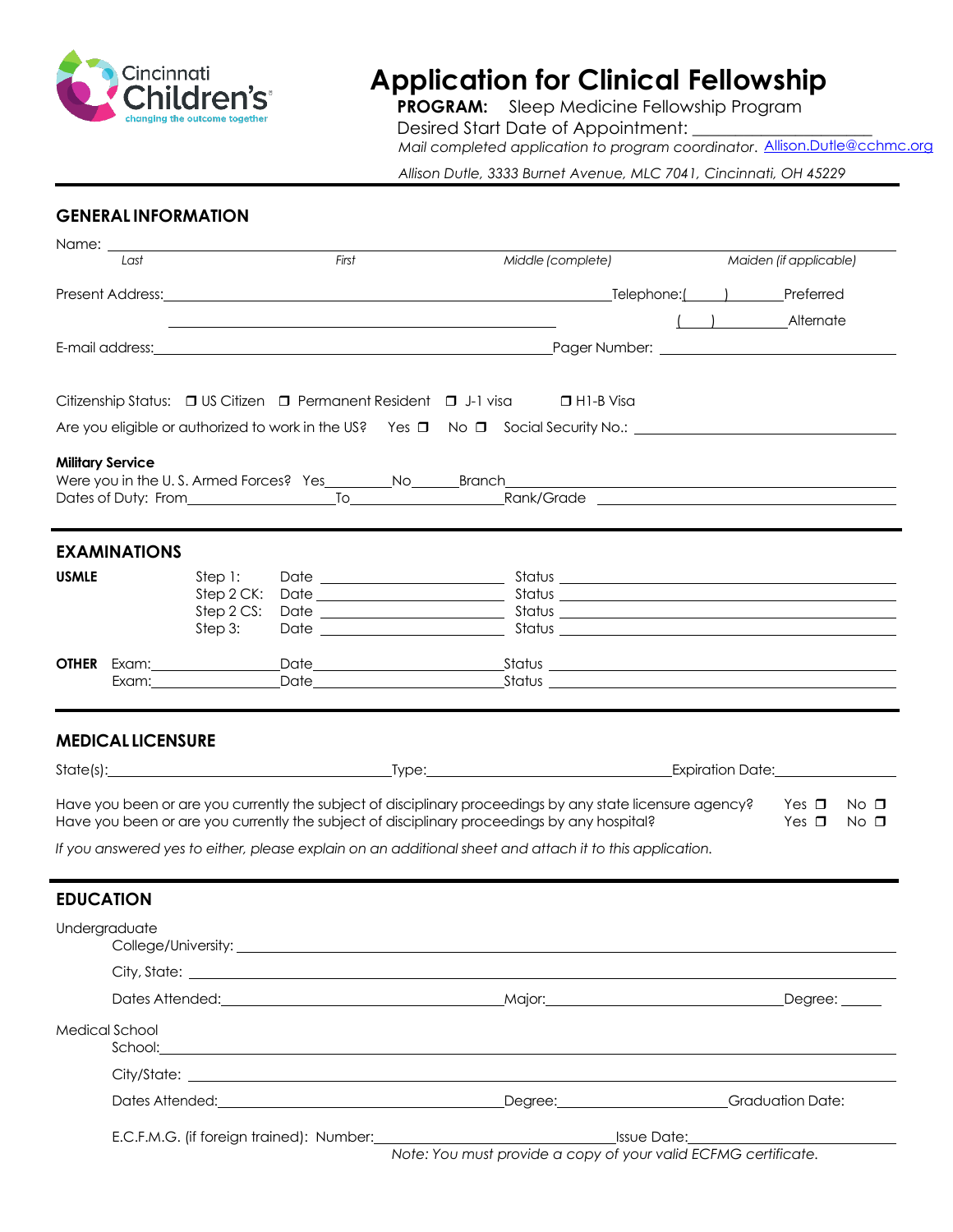# **CURRENT & PRIOR TRAINING**

| Internship |                                                                                                                                                                                                                                      |  |      |
|------------|--------------------------------------------------------------------------------------------------------------------------------------------------------------------------------------------------------------------------------------|--|------|
|            | Address/City/State: <u>example and a series of the series of the series of the series of the series of the series of the series of the series of the series of the series of the series of the series of the series of the serie</u> |  |      |
|            |                                                                                                                                                                                                                                      |  |      |
| Residency  |                                                                                                                                                                                                                                      |  |      |
|            |                                                                                                                                                                                                                                      |  |      |
|            |                                                                                                                                                                                                                                      |  |      |
|            |                                                                                                                                                                                                                                      |  |      |
| Fellowship |                                                                                                                                                                                                                                      |  |      |
|            |                                                                                                                                                                                                                                      |  |      |
|            |                                                                                                                                                                                                                                      |  |      |
|            | Area of Training/Specialty: and the completed Program? Yes a structure of Training/Specialty:                                                                                                                                        |  | No ⊡ |

## **EXPERIENCE**

| <b>Organization &amp; Location</b> | Position | <b>Dates</b> |
|------------------------------------|----------|--------------|
|                                    |          |              |
|                                    |          |              |
|                                    |          |              |
|                                    |          |              |
|                                    |          |              |
|                                    |          |              |

Other Special Training, Skills, or Research Experience: <u>[11] New York Connect Connect</u> Connect Connect Connect Connect Connect Connect Connect Connect Connect Connect Connect Connect Connect Connect Connect Connect Connec

# **AWARDS/ACCOMPLISHMENTS**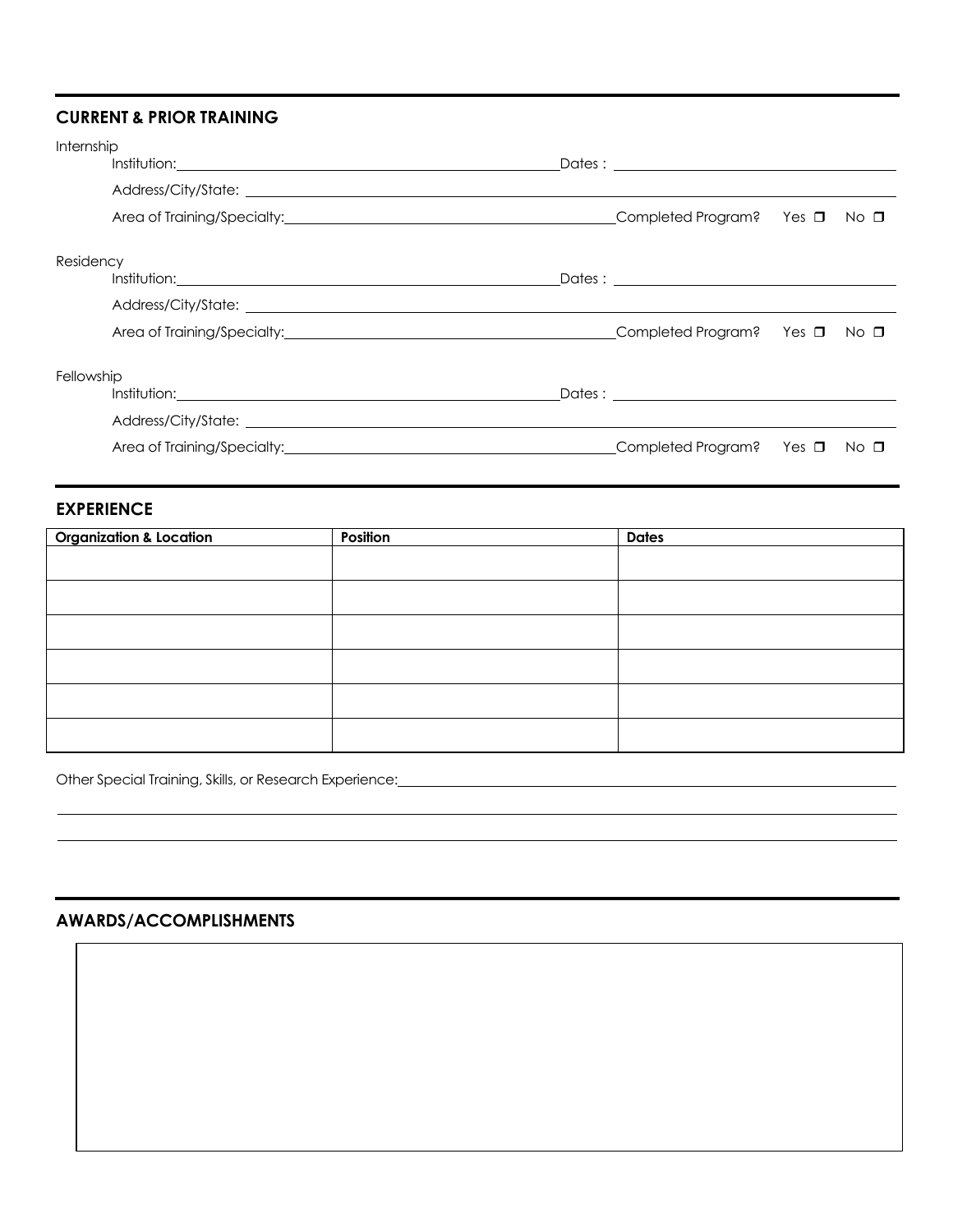### **PUBLICATIONS& PRESENTATIONS**

Members of Cincinnati Children's Hospital Medical Center Faculty, Attending Staff or House Staff known by the applicant:

The following documents are required to support your fellowship application:

- A minimum of two letters of recommendation. One letter should be from the Director of your Residency Training Program.
- Current curriculum vitae
- Copy of medical school diploma
- ECFMG certificate (if applicable)

Please contact the program directly for information about any additional requirements.

Optional: A recent photograph

Cincinnati Children's Hospital Medical Center affords equal employment opportunity to qualified employees and applicants, regardless of their race, color, religion, sex, national origin, age, physical or mental disability, military or veteran status, sexual orientation, or other protected status *in accordance with applicable federal, state, and local laws and regulations.*

### **Applicant Acknowledgement and Authorization**

I authorize Cincinnati Children's Hospital Medical Center (CCHMC) to investigate all statements made during my application process and to obtain conviction records, make employment reference checks, and obtain any other information CCHMC deems relevant to its hiring process. I fully release CCHMC (including its current or former officers, employees, agents, attorneys, and contractors) and all other related persons or entities from any and all liability for any damages that may result from obtaining or furnishing such information.

I understand and agree that, if hired, either I or CCHMC may end my employment at any time. I understand my employment is "at-will," and that no one may make any oral or written promises or agreements (except a writing signed by the CEO or his direct designee) which alter this employmentat-will relationship.

I agree to observe all present and subsequently-issued personnel policies and procedures. I understand that such policies and procedures do not constitute a contract of employment between me and CCHMC, and that CCHMC may revise its policies and procedures at any time.

I understand that CCHMC maintains a drug-free workplace in accordance with applicable provisions of the Drug-Free Workplace Act of 1988. I agree to submit to a drug screen prior to beginning employment with CCHMC; I understand that I will not be considered for employment at Cincinnati Children's Hospital Medical Center if I fail to consent to testing, fail to authorize release of results, or tamper with the results in any way. I understand that the unlawful manufacture, distribution, sale, possession, or use of controlled substances or illegal drugs by CCHMC employees is prohibited, and that employees may not use prescribed medications that inhibit their abilities to perform their jobs.

I understand that in consideration of CCHMC's patients and applicable law, CCHMC maintains a smoke-free workplace.

I understand that CCHMC may require employees to work at other than their current assignments or schedules as needed.

I understand and agree that CCHMC pay distribution occurs through direct deposit to a banking institution designated by the employee.

### **By my e-signature below, I certify that I have read, fully understand and accept all terms of the foregoing statement**.